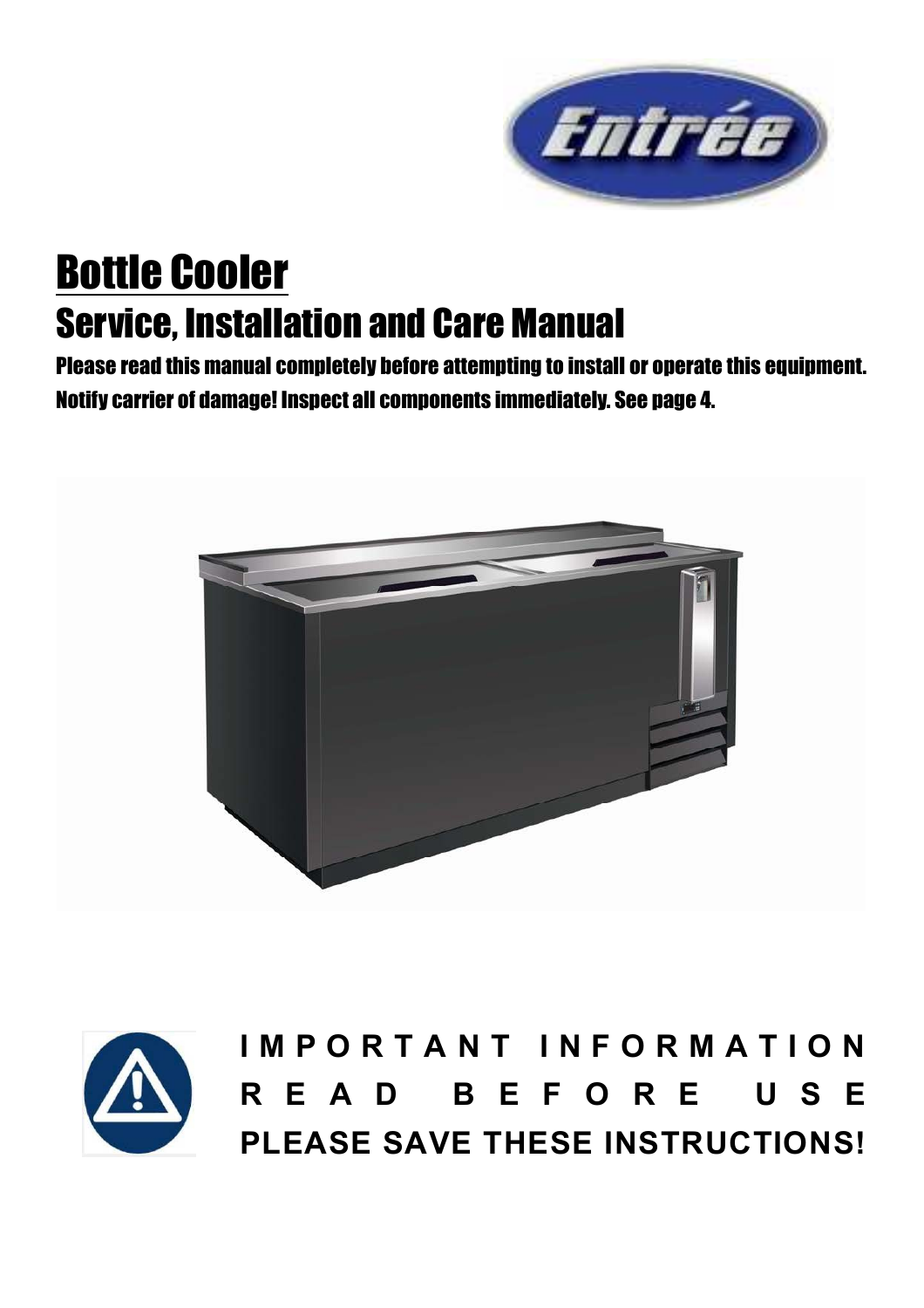

## **COMMECIAL REFRIGERATOR SAFETY**

#### **Your safety and the safety of others are very important.**

We have provided many important safety messages in this manual and on your appliance. Always read and obey all safety messages.

#### **Our product instructions will be uploaded on our company official website.**



This is the Safety Alert Symbol. This symbol alerts you to potential hazards that can kill or injure you and others. All safety messages will follow the Safety Alert Symbol and either the words" DANGER", "WARNING" or "CAUTION".



DANGER 1 DANGER DANGER DANGER DANGER statement may result in severe personal injury or death.

WARNING Warning means that failure to heed this safety statement may result in extensive product damage, serious personal injury, or death.

CAUTION Caution means that failure to heed this safety statement may result in minor or moderate personal injury, or property or equipment damage.

All safety messages will alert you to what the potential hazard is, tell you how to reduce the chance of injury, and let you know what can happen if the instructions are not followed.

**I**f the supply cord is damaged, it must be replaced by the manufacturer, its service agent or similarly qualified persons in order to avoid a hazard.

**T**his appliance is not intended for use by persons (including children) with reduced physical, sensory or mental capabilities, or lack of experience and knowledge, unless they have been given supervision or instruction concerning use of the appliance by a person responsible for their safety.

**C**hildren should be supervised to ensure that they do not play with the appliance.

**T**his appliance can be used by children aged from 8 years and above and persons with reduced physical sensory or mental capabilities or lack of experience and knowledge if they have been given supervision or instruction concerning use of the appliance in a safe way and understand the hazards involved. Children shall not play with the appliance. Cleaning and user maintenance shall not be made by children without supervision.

**K**eep the appliance and its cord out of reach of children less than 8 years.

**D**o not store explosive substances such as aerosol cans with a flammable propellant in this appliance.

**T**he appliance use flammable insulation blowing gas C5H10, disposal of the appliance shall in accordance with the regulations of local authorities.

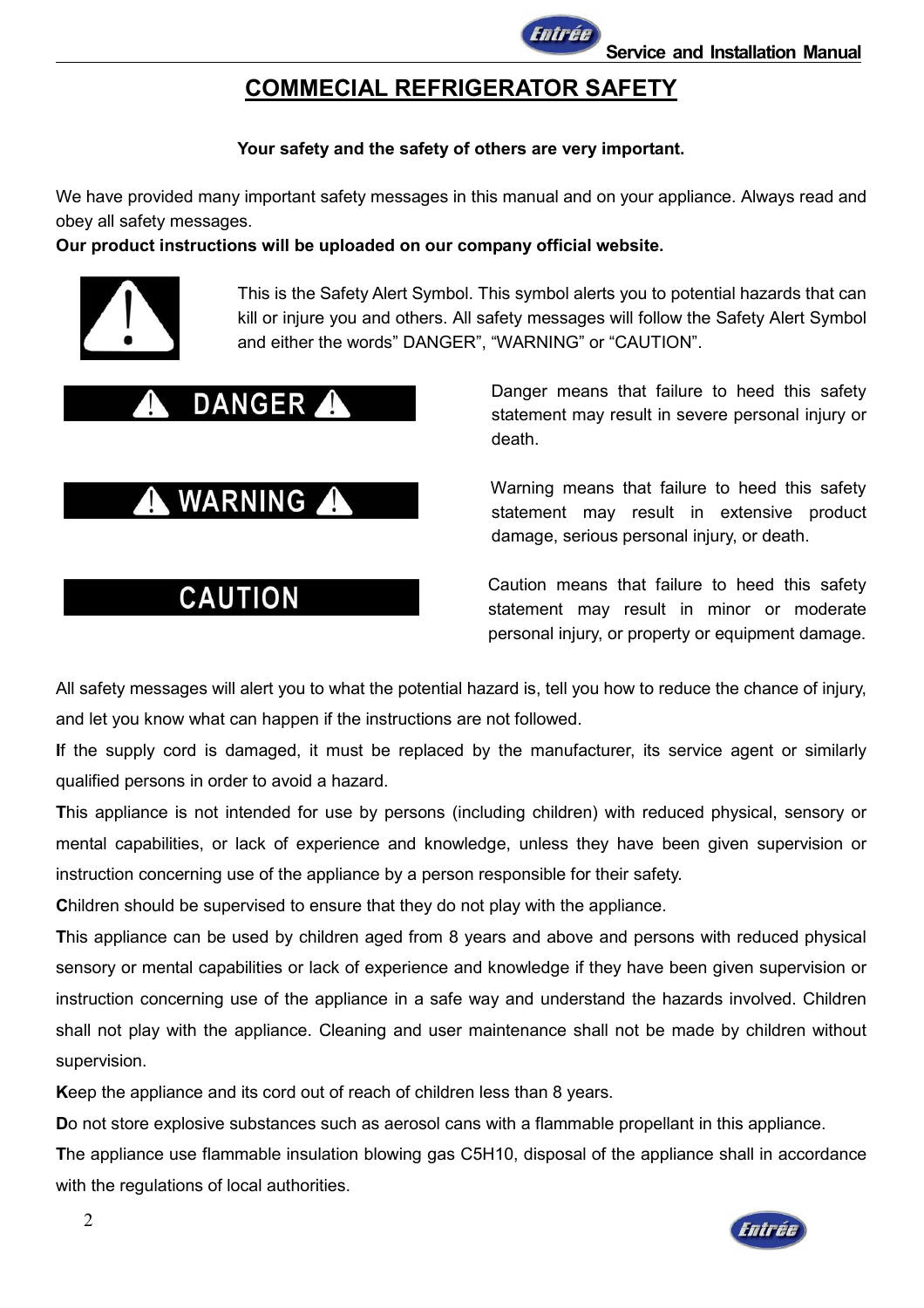

**T**he key for appliance electric box should be safe kept by qualified persons in order to avoid a hazard



**WARNING**: Keep ventilation openings, in the appliance enclosure or in the built-in structure, clear of obstruction.

**WARNING**: Do not use mechanical devices or other means to accelerate the defrosting process, other than those recommended by the manufacturer.

**WARNING**: Do not damage the refrigerant circuit.

**WARNING**: Do not use electrical appliances inside the food storage compartments of the appliance, unless they are of the type recommended by the manufacturer.

**H**andling, moving, and use of the refrigerator or freezer to avoid either damaging the refrigerant tubing, or increasing the risk of a leak

**L**'opération, le mouvement et l'utilisation du réfrigérant ou le congélateur doivent éviter les dommages du tuyau réfrigérant ou le rique de la fuite.

**C**aution – Risk of Fire or Explosion due to Flammable Refrigerant Used. Follow Handling Instructions Carefully in Compliance with U.S. Government Regulations.

**Component parts shall be replaced with like components and that servicing shall be done by factory** authorized service personnel, so as to minimize the risk of possible ignition due to incorrect parts or improper service.

Les pièces de rechange doivent être remplacées par les components relatifs et les opérations doivent être faites par les professionnels afin de minimaliser le risque d'allumage à cause des parts incorrects ou des opérations impropres.

**C**AUTION – Risk Of Fire Or Explosion Due To Puncture Of Refrigerant Tubing; Follow Handling Instructions Carefully. Flammable Refrigerant Used

**DANGER: Risk of child entrapment. Before you throw away your old refrigerator or freezer:** 

Take off the doors

Leave the shelves in place so that children may not easily climb inside

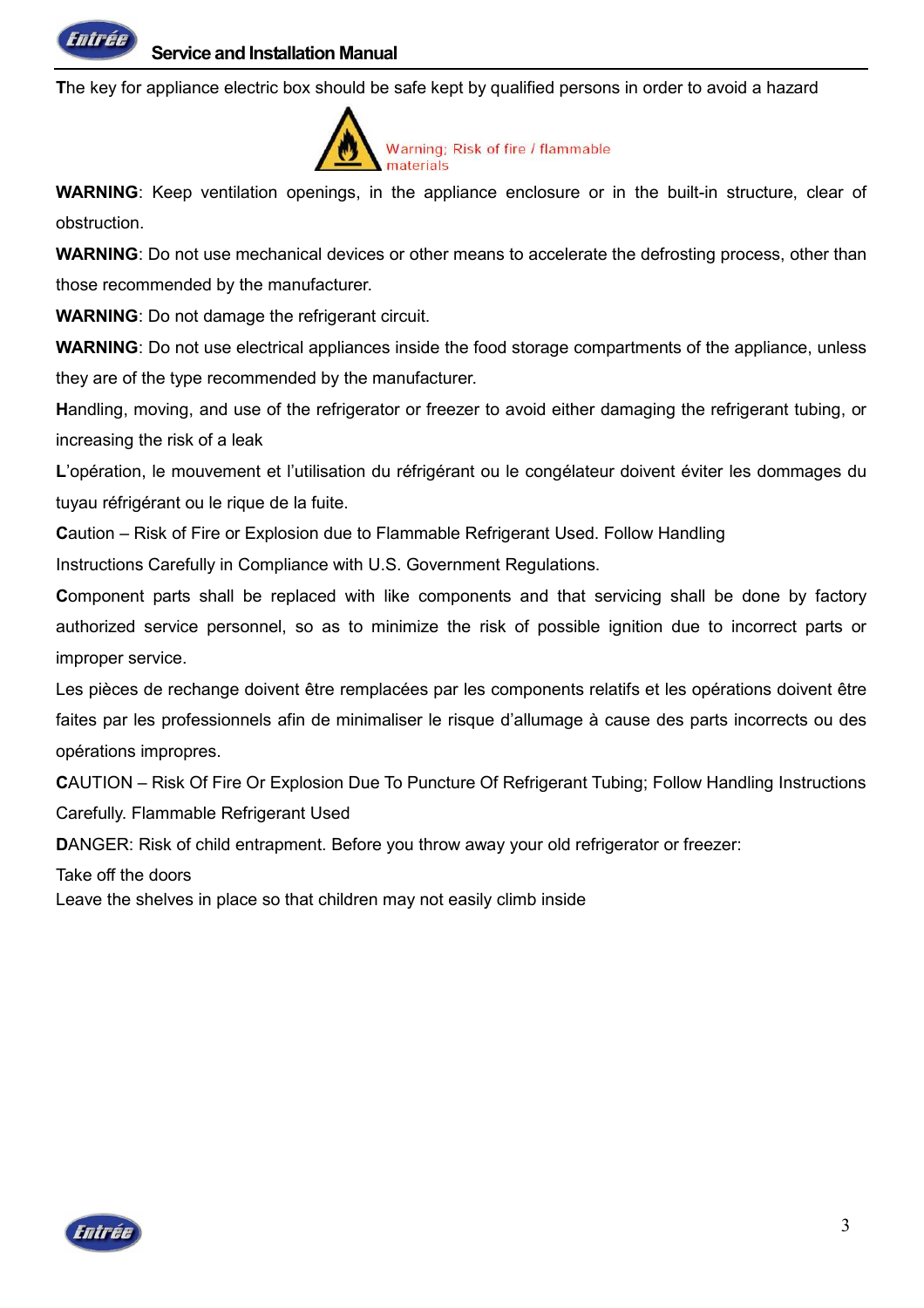

## **CONTENTS**

| All rights reserved. Reproduction without written permission is prohibited. |  |
|-----------------------------------------------------------------------------|--|

**intrée** is a registered trademark of Entree LLC.

## **SPECIFICATION**

| <b>MODEL#</b>      | V/Hz/Ph  | <b>AMPS</b> | <b>STORAG</b><br>Е<br><b>CAPACIT</b> | HР  | <b>BTU</b> | <b>CHARGE</b><br><b>OZ</b> | <b>SHIP</b><br><b>WEIGHT NEMA</b><br><b>LBS</b> | <b>PLUG</b> | <b>IFREON</b><br><b>TYPE</b> |
|--------------------|----------|-------------|--------------------------------------|-----|------------|----------------------------|-------------------------------------------------|-------------|------------------------------|
| BST-36-HC          | 115/60/1 | 1.8         | 10                                   | 3/8 | 2000       | 2.12                       | 161                                             | $5-15P$     | R600                         |
| BST-50-HC 115/60/1 |          | 3.0         | 15                                   | 1/2 | 3200       | 2.47                       | 310                                             | $5-15P$     | R600                         |
| BST-65-HC 115/60/1 |          | 3.0         | 20                                   | 1/2 | 5400       | 3.17                       | 353                                             | $5-15P$     | R600                         |
| BST-94-HC 115/60/1 |          | 3.3         | 26                                   | 1/2 | 7600       | 3.53                       | 439                                             | $5-15P$     | R <sub>290</sub>             |

## **CONGRATULATIONS ON YOUR NEW COOLER**

Note these instructions apply to all coolers. Installations of equipment may not exactly correspond to your model.

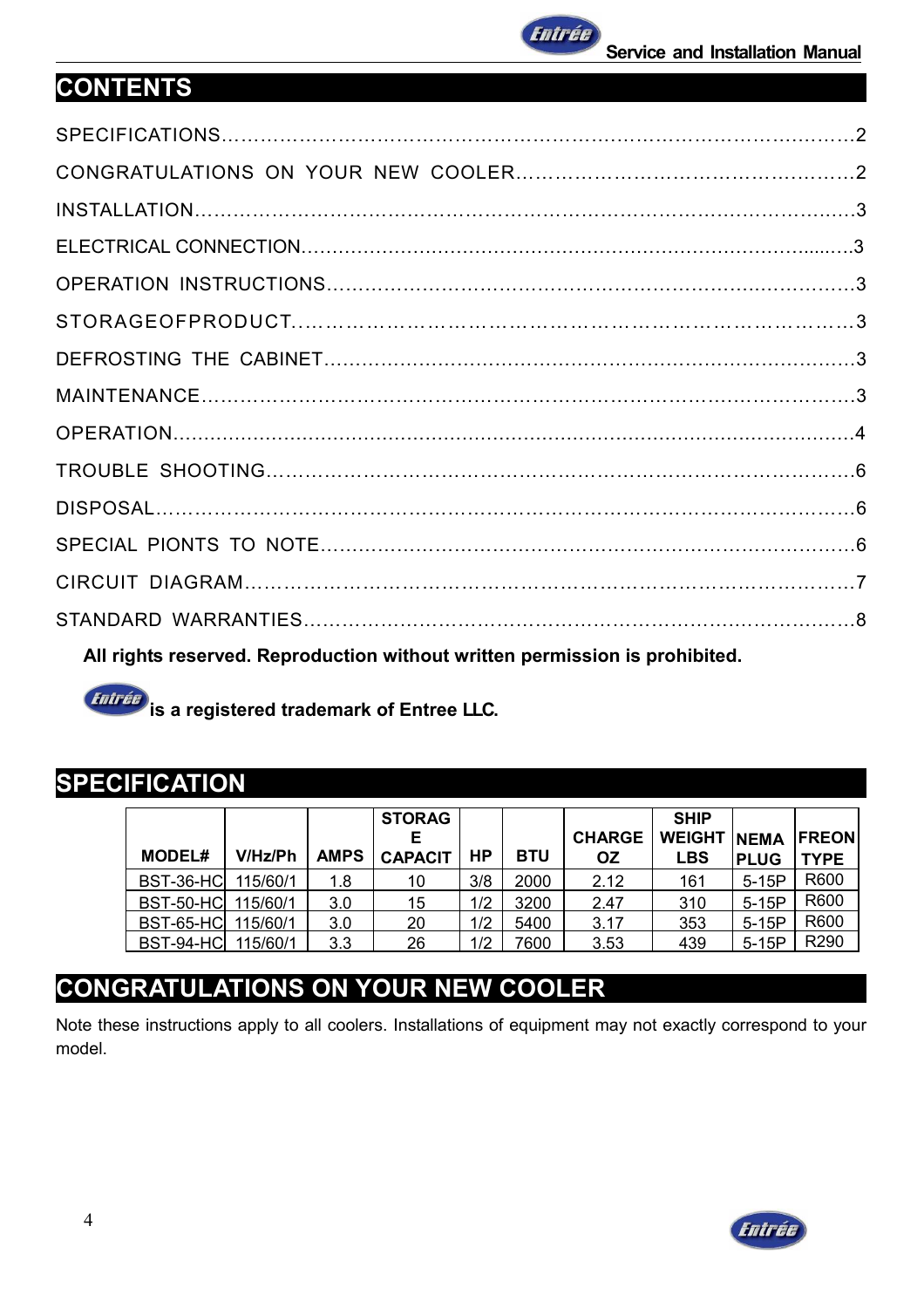

**Service and Installation Manual**

## **INSTALLATION**

Make sure that the cooler is not damaged on arrival. Your supplier must be notified of any transport damage, within 24 hours of delivery. The cooler should be placed in a warm, dry room, with suitable ventilation. Place the cooler in such a way, as to allow the free circulation of air around it. That is, with at least four (4) inches space all around it. Never place the cooler in strong sunlight. The cooler be placed on a level surface. Make sure that it does not rock. If the cooler has been stored or transported cold, it must not be started before the compressor is judged to have reached a temperature at least 40°F. It is recommended to clean up the cooler before starting it.

## **ELECTRICAL CONNECTION**

The cooler must be connected to a socket with the correct voltage/frequency, as show on the nameplate. The standard for U.S. is 115V/60HZ. Voltage variations of ±10% are acceptable. Greater variations can damage the cooler, and in such cases the factory warranty is not valid. In the case of extreme voltage variation, above or below the standard, your local supplier will be able to advise you, what to do.

This also applies, if a new cooler is replaced, which did not have such protection. The purpose of extra protection, is to protect the user from dangerous electric shocks, in the case of defect.

## **OPERATION INSTRUCTIONS**

The temperature in the cooler is automatically regulated by a readjusted thermostat.

The position of the cooler, the ambient temperature, the number of times the lid is opened and for how long the lid is opened, all these factors affect the temperature in the cooler, which should therefore not be placed in sunlight or closed to a heat-radiating surface.

If your cooler is fitted with a lock, the key should be kept out of the reach of children. If your new cooler is to replace an older one, which is not in use any more, you should remove the lock mechanism, on the old one, before disposing it.

## **STORAGE OF FOOD**

The cooler is only designed as a conserver, and is the not suited to cold freeze food product. In other words, only refrozen food must be placed in the cooler. Next to that the cooler must not be filled beyond the height limit of the contents line, or in cases where there is no such line, to within 100mm below the lid. This is to ensure the product temperature less than 34°F.

## **DEFROSTING THE CABINET**

In the course of time, a frost layer will be naturally formed within the cooler.

When this layer is  $\frac{1}{8}$ " to  $\frac{1}{4}$ " thick, the cabinet should be defrosted the following way:

- —remove the plug from the socket;
- —open the lid and leave it open;
- —loosen the frost layer using a plastic or wooden scraper.

The defrosting process can be speeded up by using bowls of hot water.

#### **Never use sharp or pointed instruments**

After final defrosting, the cabinet should be cleaned as described in section: Maintenance. the cabinet should be thoroughly dried after cleaning.

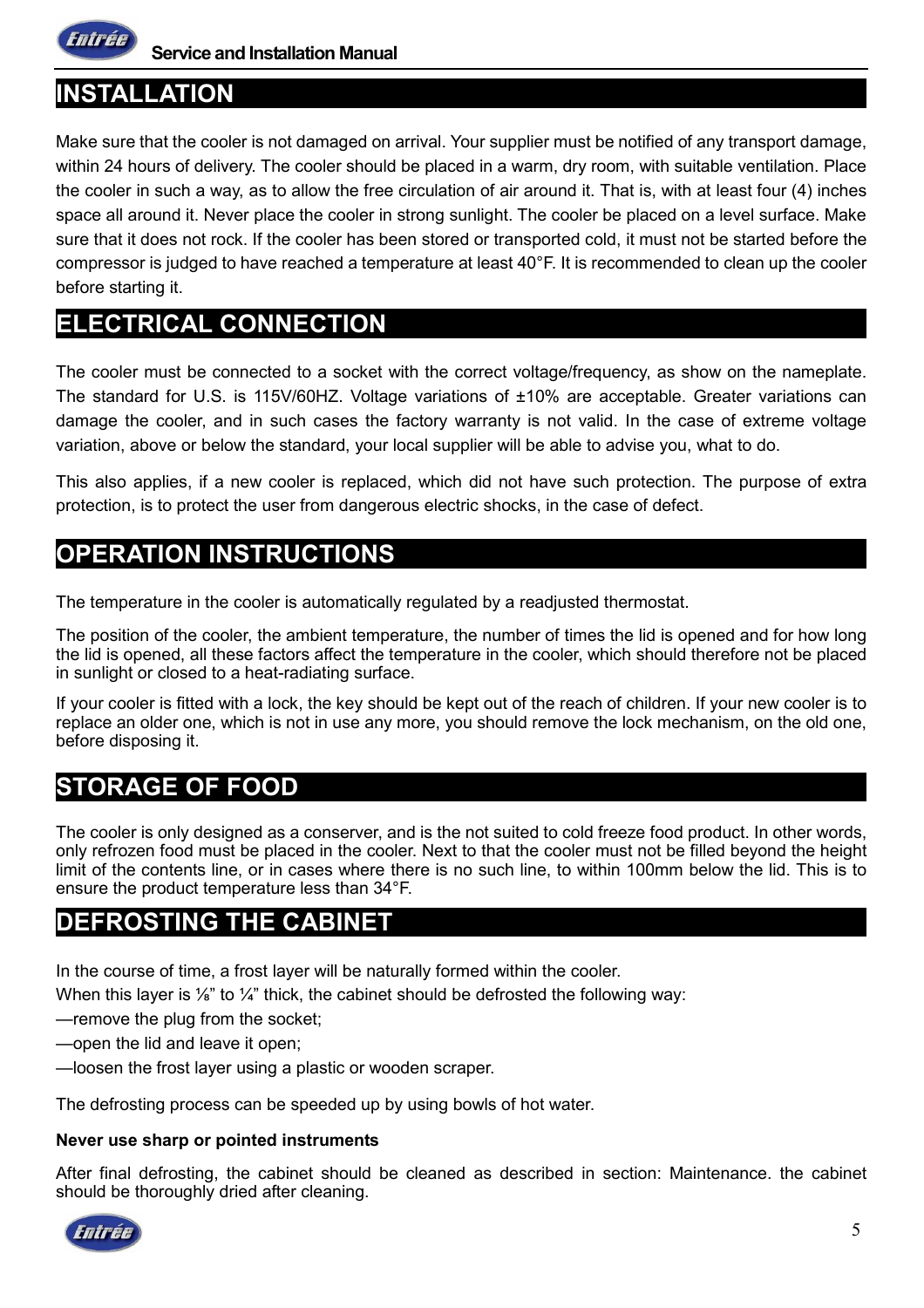## **OPERATION**



**Do not throw items into the storage area. Failure to heed these recommendations could result in damage to the interior of the cabinet.**

Fnirée

#### **Refrigerated cycle**

**Refrigerators:** During the refrigeration cycle, the evaporator fans wilt run continuously even when one or more doors are open. The door switch will activate the lights when opened.

- 1. Every 6 hours, the unit will turn off and to allow the evaporator coil to defrost. The controller now displays the defrost symbol. When the coil temperature reaches 41°F or after 20 minutes of defrost, the unit will turn on again.
- 2. Anti-condensation heaters on door frames work in conjunction with the compressor.
- 3. The factory setting for the temperature range is 34°F to 38°F.

## **SOLID-STATE THERMOSTAT DESCRIPTIONS**

#### **1. FRONT PANEL COMMANDS**



SET: To display target set point; in programming mode it selects a parameter or confirms an

operation.

漱 (DEF) -To start a manual defrost

- To view the latest alarm occurrence; in programming mode it browses the parameter codes  $\blacktriangle$  (UP) or increases the display value
- $\blacktriangleright$  (DOWN)  $\textcircled{}}$  To view the latest alarm occurrence; in programming mode it browses the parameter codes or decreases the display value

#### **KEY COMBINATION**

- $+ \bullet$   $+ \bullet$   $\circledcirc$  +  $\circledcirc$  To lock & unlock the keyboard
- $SET + \bullet$  ©+©To enter in programming mode
- $$\circ$  +  $\circ$  To return to the room temperature display$  $SET + A$

#### **1.1 Function of LEDS**

| .ED | <b>MODE</b> | <b>FUNCTION</b>                                                               |
|-----|-------------|-------------------------------------------------------------------------------|
| 柴茶  | ON          | Compressor enabled                                                            |
|     | Flashing    | -Programming Phase (flashing with ※)<br>- Anti-short cycle delay enabled      |
| 彩藝  | ON          | Defrost enabled                                                               |
|     | Flashing    | - Programming Phase (flashing with $\frac{1}{2}$ )<br>- Drip time in progress |
|     | OΝ          | Fans enabled                                                                  |
| d.  | Flashing    | Fans delay after defrost in progress.                                         |
|     | OΝ          | An temperature alarm happened                                                 |

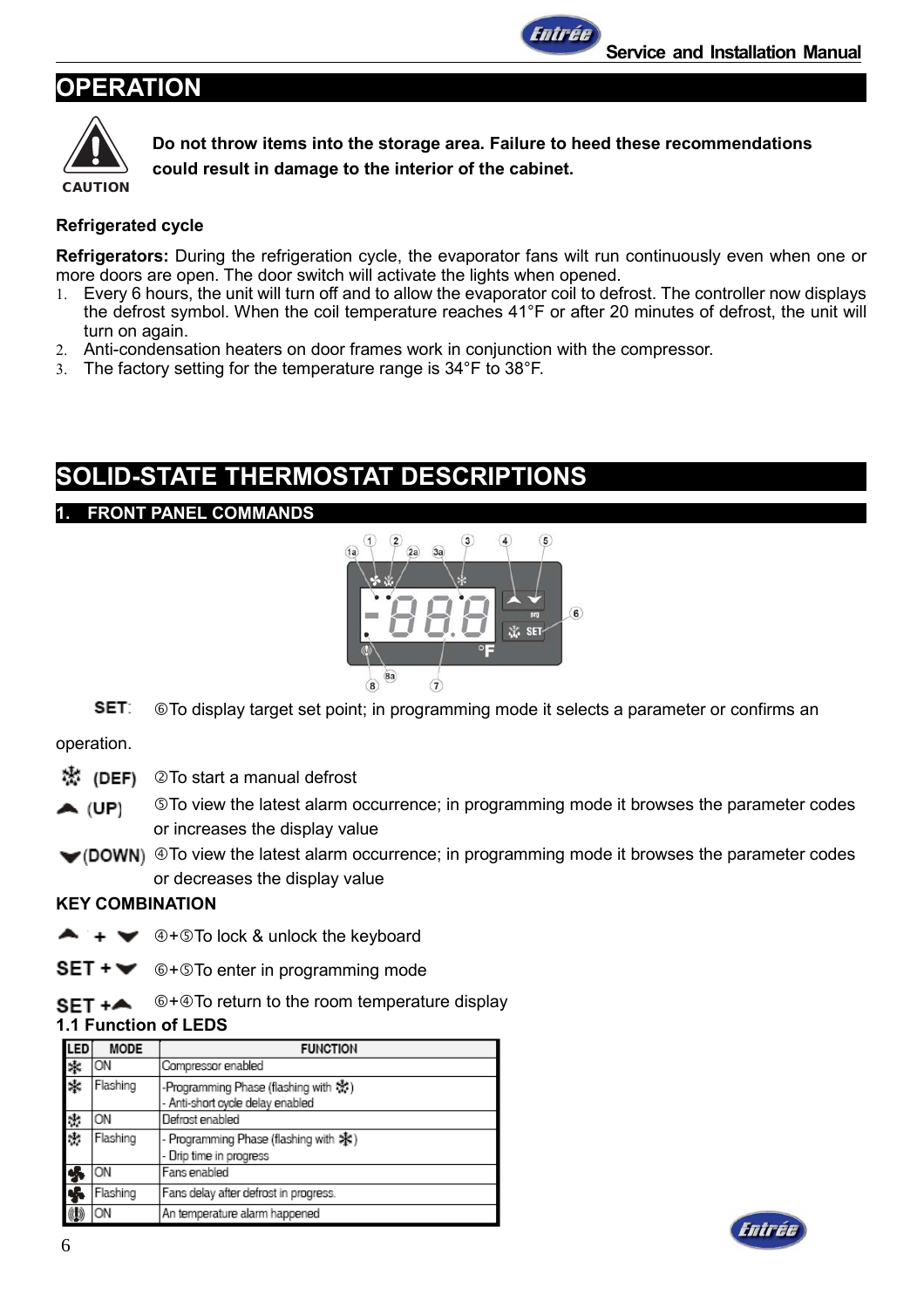

## **Service and Installation Manual**

### **2. MAIN FUNCTIONS**

#### **2.1 HOW TO SEE THE SETPOINT**

1. Push and immediately release the **SET**® key: the display will show the set point value.

2. Push and immediately release the **SET**®key or wait for 5 seconds to display the sensor value again. **2.2 HOW TO CHANGE THE SETPOINT**

1. Hold the **SET**<sup>®</sup> key for more than 2 seconds to change the set point value.

2. The value of the set point will be displayed and the  $\ddot{\ddot{\mathcal{R}}}$  ② LED starts blinking.

3. To change the set value push the  $\triangle$   $\circ$  or  $\triangle$  Skey within 10 seconds.

4. To set a new point value, push the SET® key again or wait 10 seconds.

#### **2.3 HOW TO START A MANUAL DEFFROST**

Hold the  $\mathcal{K} \otimes \mathcal{K}$  exp for more than 2 seconds and the manual defrost will start

#### **2.4 HOW TO LOCK THE KEYBOARD**

1. Hold the  $\triangle$  @ and  $\triangle$  © keys for more than 3 seconds.

2. The "POF" message will be displayed and the keyboard will be locked. At this point, it will be possible only to see the set point or the MAX or Min temperature stored.

3. If a key is pressed more than 3s the "POF" message will be displayed.

#### **2.5 HOW TO UNLOCK THE KEYBOARD**

Hold the  $\bullet$   $\circledast$  and  $\bullet$   $\circledast$  keys together for more than 3s, till the "POF" message is displayed.

#### **3.ALARM SIGNALS**

#### **HOW TO SEE THE ALARM AND RESET THE RECORDED ALARM**

1. Hold the  $\triangle$   $\circ$  or  $\triangle$   $\circ$  key to display the alarm signals.

2. When the signal is displayed, hold the **SET** key until the "rst" message is displayed, and push the **SET** key again. The "rst" message starts blinking and the normal temperature will be displayed.

| Message | Cause                            | Outputs                                                |
|---------|----------------------------------|--------------------------------------------------------|
| "P1"    | Room probe failure               | Compressor output according to par.<br>"Con" and "COF" |
| "P2"    | Evaporator probe failure         | Defrost end is timed                                   |
| "P3"    | Condenser probe failane          | Outputs unchanged.                                     |
| "HA"    | Maximum temperature alarm        | Outputs unchanged.                                     |
| "LA"    | Minimum temperature alarm        | Outputs unchanged.                                     |
| "dA"    | Door open                        | Compressor and fans restarts                           |
| "EA"    | External alarm                   | Output unchanged.                                      |
| "CA"    | Serious external alarm (i1F=bAL) | All outputs OFF.                                       |
| "CSd"   | Condenser alarm                  | All outputs OFF.                                       |





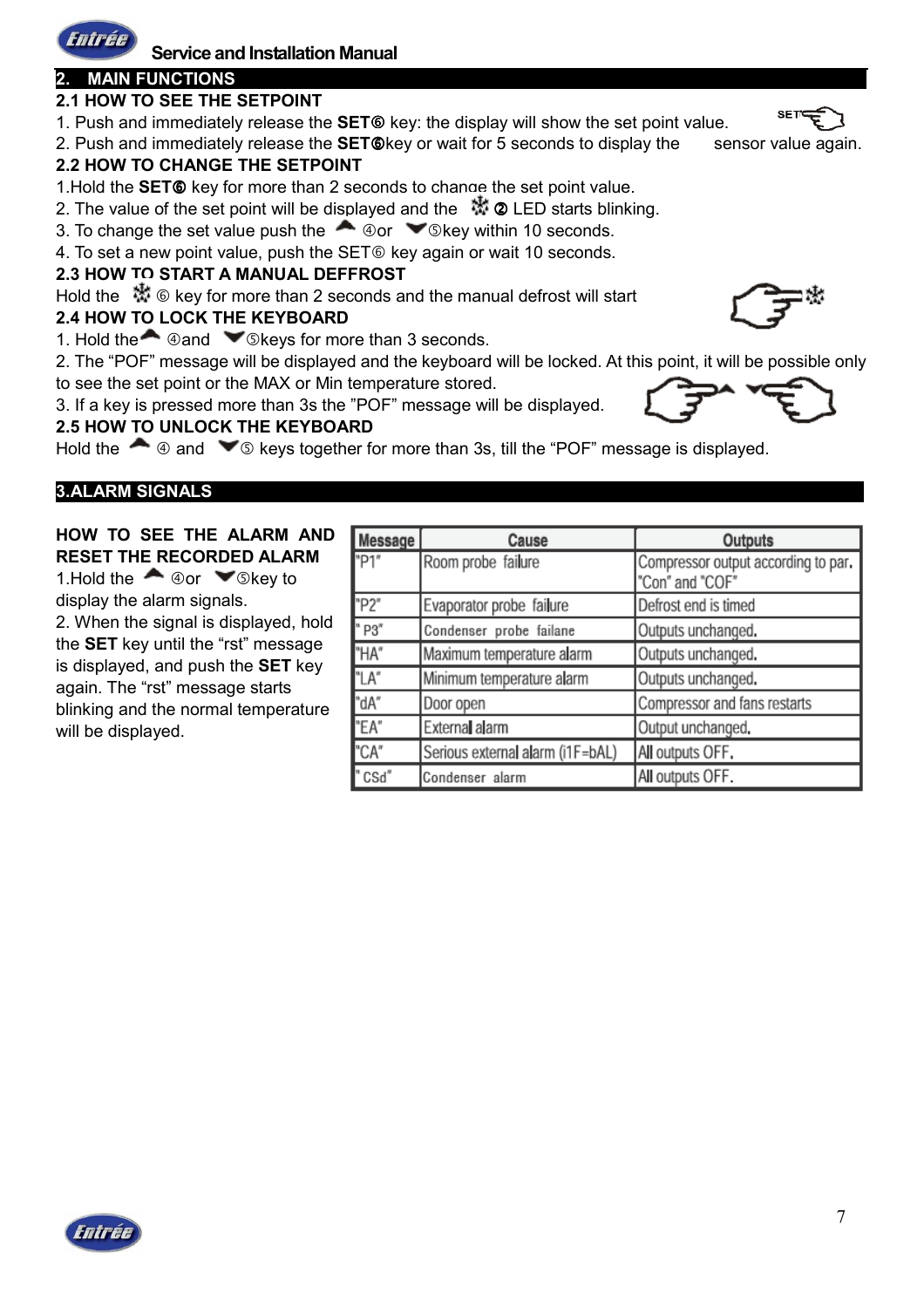# **MAINTENANCE**

This cooler can be cleaned using warm water and a mild detergent. Rinse with clean water to finish off.

Fnirée

### **Never use detergents that contain chlorine.**

The lid may be cleaned in the same way as the cooler.

If a condenser and associated fan are fitted at the back bottom of the cooler, they can gather dust and dirt. If cleaning is necessary, they should be vacuumed with a soft brush.

### **Please note that the parts behind the protective grille can be hot and rotating.**

## **TROUBLE SHOOTING**

If you are having problems with your cooler, please check the following point before calling service personnel:

- —Is the cooler connected to the power supply?
- —Is the socket switch on?
- —Is the fuse in the switch cabinet intact?
- —Has the earth leak circuit breaker (if there is one) cut out?
- —Has there been power cut?

If the cooler is in a place that is very hot or with bad ventilation, make sure to provide adequate ventilation. If the condenser mentioned in Section Maintenance is not clean, make sure to vacuum it.

If the above points have been checked and the cooler is still not working, please call service personnel. Inform them the nature of the problem, the type of cooler, serial number and item number (provided on the nameplate at the back of the cabinet).

Do not open the cabinet, as every opening hastens the thawing point. As s rule, the goods will not suffer damage at the first 12 hours. If more time passes, the goods must be moved to another cooler.

## **DISPOSAL**

When a worn-out cooler is to be disposed off, this must be done in a correct manner, with respect to the environment. Please be aware of the rules covering the disposal of such terms; there may be special requirements or conditions to be observed.

Information about disposal may be obtained from:

—your supplier;

—the relevant authorities (the Local Authority, environmental agencies, etc.).

## **SPECIAL POINTS TO NOTE**

The information contained in these instruction for use, was correct at the term of printing. On account of our constant produce development, however, we reserve the right to make changes in the cooler described here. Naturally, we will attempt to keep instructions for use up to date.

If you are in doubt as to the correct use of the cooler, please contact your supplier, who will be able to advise you.

The producer is not responsible for accident or problems, occurred as a result of wrong connection of the cooler.

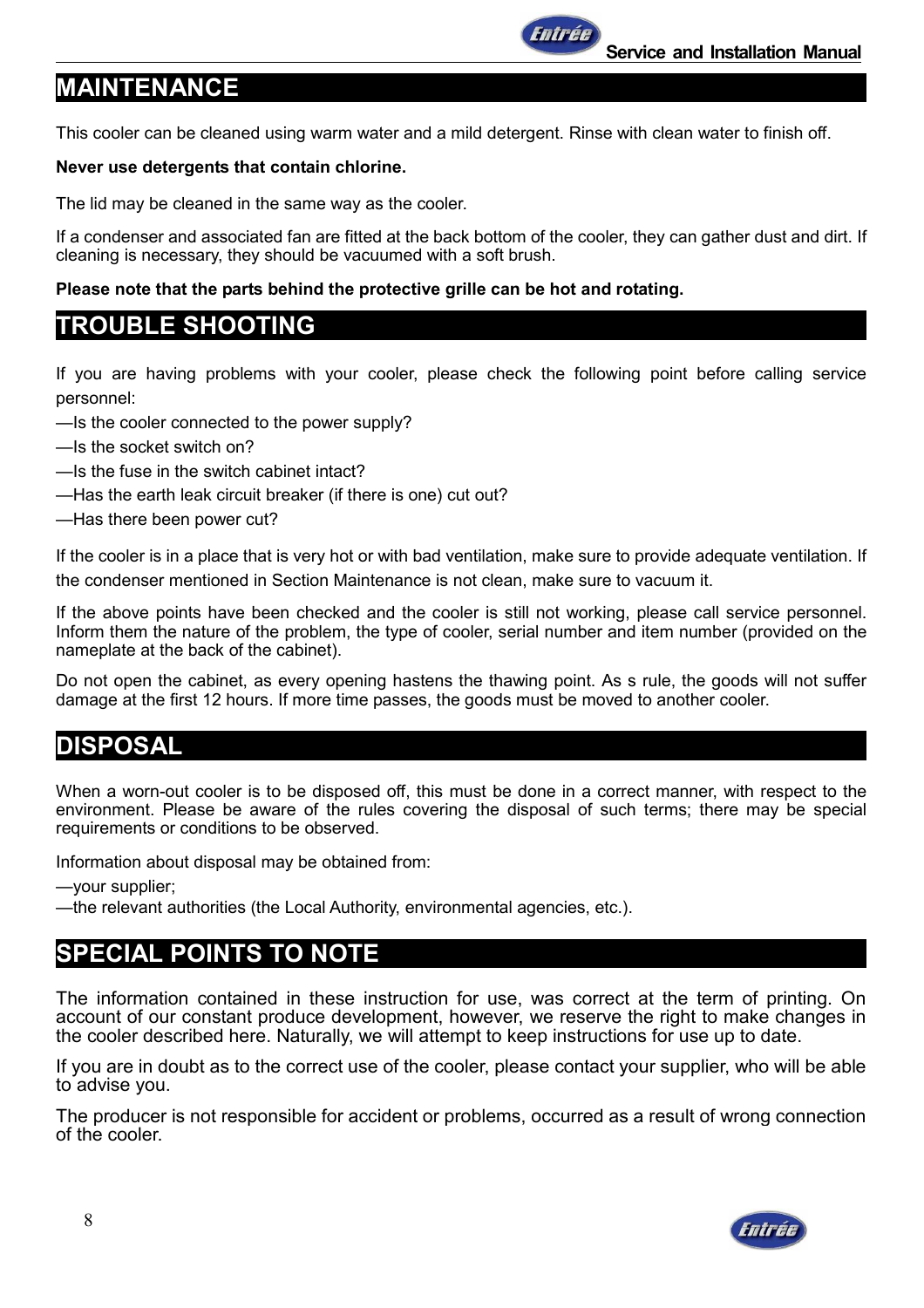

## **CIRCUIT DIAGRAM**

MODEL: BST-36 / BST-50 / BST-65



#### MODEL: BST-94



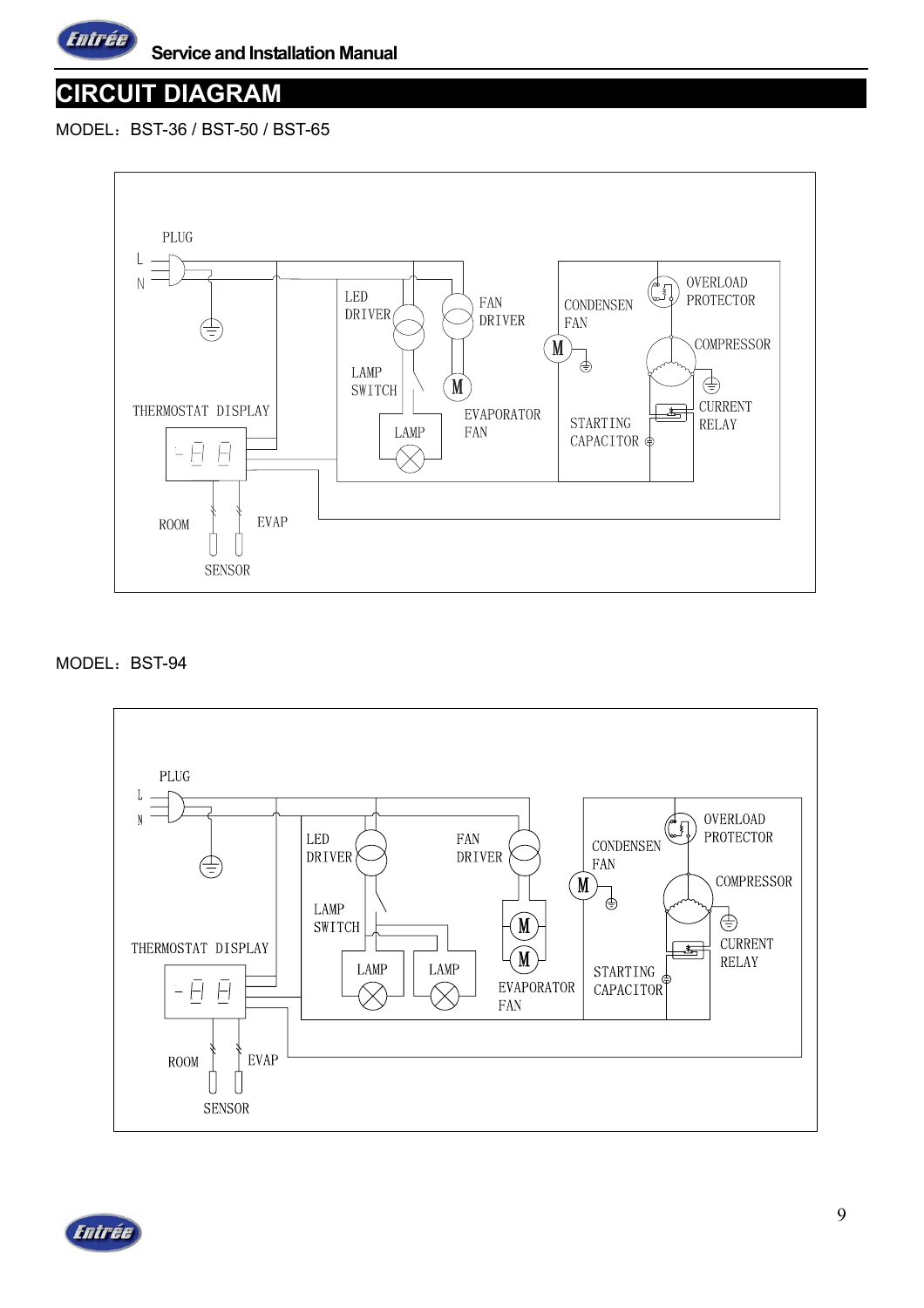

## **STANDARD TWO-YEAR WARRANTY**

#### (**TWO-YEAR PARTS & LABOR WARRANTY For products produced after serial number 1301ENTH00001.**)

ENTRÉE L.L.C. warrants to the original purchaser of every new refrigerated unit, the cabinet and all parts thereof, to be free from defects in material or workmanship, under normal and proper use and maintenance service as specified by ENTRÉE LLC and upon proper installation in accordance with the Owner's Manual supplied with each Entrée L.L.C. unit. Entrée L.L.C. obligation under this warranty is limited to a period of two (2) years from the date of original purchase or thirty 30 months after shipment date from Entree, whichever occurs first.Any model of refrigeration equipment installed in a non-permanent structure, such as a mobile kitchen and/or trailer shall have a thirty (30) days limited warranty from the date of purchase. Proof of purchase required.

Any part covered under this warranty that is determined by Entrée to have been defective within two (2) years of original purchase or thirty (30) months after shipment date from manufacturer, whichever occurs first, is limited to the repair or replacement, including labor charges, of defective parts or assemblies. The labor warranty shall include standard straight time labor charges only and the established flat rate trip charges.

Warranty does not cover standard wear parts which include door gaskets, incandescent bulbs or fluorescent bulbs, loosened fasteners of door or lid hinges. Warranty also does not cover issues caused by improper installation or lack of basic preventative maintenance which includes regular cleaning of condenser coils.

#### **ADDITIONAL THREE-YEAR COMPRESSOR WARRANTY**

In addition to the Two (2) year warranty stated above, Entrée L.L.C. warrants its hermetically sealed compressor to be free from defects in both material and workmanship under normal and proper use and maintenance service for a period of three (3) additional years from the date of original installation but not to exceed five (5) years and three (3) months after shipment from the manufacturer. Removal or defacement of the original Serial Number or Model Number from any Unit shall be deemed to release Entree from all obligations hereunder or any other obligations, express or implied.

IF THE CUSTOMER IS USING A PART THAT RESULTS IN A VOIDED WARRANTY AND AN ENTREE AUTHORIZED REPRESENTATIVE TRAVELS TO THE INSTALLATION ADDRESS TO PERFORM WARRANTY SERVICE, THE SERVICE REPRESENTATIVE WILL ADVISE CUSTOMER THE WARRANTY IS VOID. SUCH SERVICE CALLS WILL BE BILLED TO CUSTOMER AT THE AUTHORIZED SERVICE CENTER'S THEN APPLICABLE TIME AND MATERIALS RATES.

If shipment of a replacement part is requested by the end user prior to the arrival in the Entree factory of the part claimed to be defective, the Original Purchaser must accept delivery of the replacement part of a C.O.D. basis, with credit being issued after the part has been received and inspected at Entree's plant and determined by Entree to be within this warranty.

Compressors determined by Entrée L.L.C. to have been defective within this extended time period will, at Entrée L.L.C. option, be either repaired or replaced with a compressor or compressor parts of similar design and capacity. The freight charges for sending a replacement compressor are not covered by this warranty. Replacement of a defective Compressor is limited to one (1) Compressor by us during the three years period.

The three (3) year extended compressor warranty applies only to hermetically sealed parts of the compressor and does not apply to any other parts or components, including, but not limited to: cabinet, paint finish, temperature control, refrigerant, metering device, driers, motor starting equipment, fan assembly or any other electrical component, etcetera.

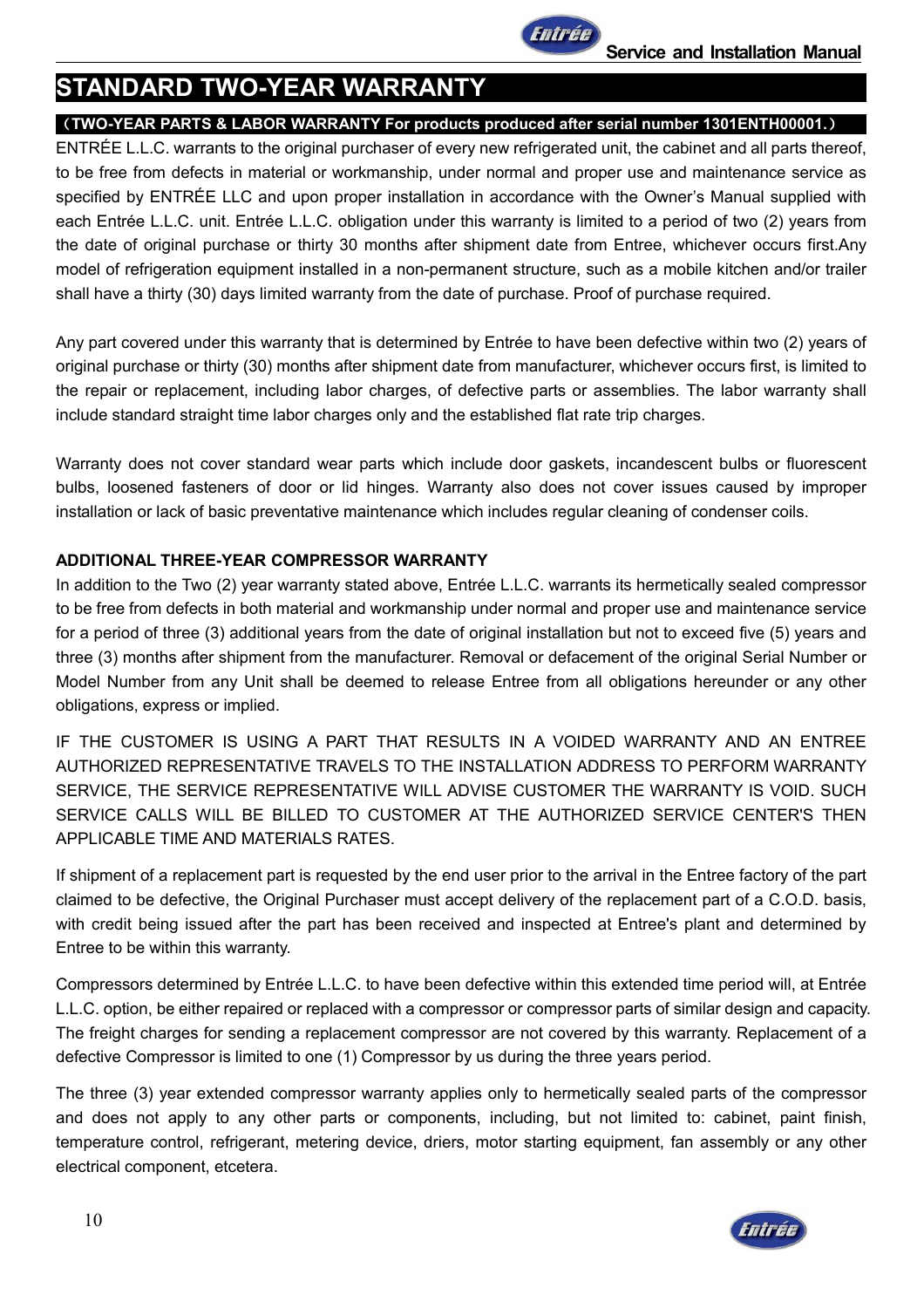

## **STANDARD TWO-YEAR WARRANTY**

## (**TWO-YEAR PARTS & LABOR WARRANTY For products produced after serial number 1301ENTH00001.**)

#### **404A/134A COMPRESSOR WARRANTY**

The compressor warranty detailed above will be voided if the following procedure is not carefully adhered to:

1. If the refrigerator/freezer does not cool within 1 hour/60 minutes, turn the unit off and call for service. If the refrigeration system is void of Freon and the compressor is allowed to run more than an hour damage will occur to the compressor and will cause it to fail. Failure/replacement of the compressor in this manner is not covered by this warranty.

2. Drier replacement is very important and must be changed when a system is opened for servicing. The new drier must also be the same capacity as the drier being replaced.

3. Micron level vacuums must be achieved to insure low moisture levels in the system. 500 microns or lower must be obtained.

#### **WARRANTY CLAIMS**

All requests for must be called into 1-704-900-2068 to obtain and agree to service dispatch with Warranty Claim Payment Terms. All claims for labor or parts must be made directly through Entrée L.L.C.

All claims should include: Dispatch number, model number of the unit, the serial number of the cabinet, proof of purchase, date of installation, and all pertinent information supporting the existence of the alleged defect. In case of warranty compressor, the compressor warranty form must be filled out by a qualified refrigeration technician. This form can be obtain by down load from our website: www.entree.biz. This form must be emailed, in its completion, with a copy of the original proof of purchase to: john@entree.biz.

#### **WHAT IS NOT COVERED BY THIS WARRANTY**

Entrée L.L.C. sole obligation under this warranty is limited to either repair or replacement of parts, subject to the additional limitations below. This warranty neither assumes nor authorizes any person to assume obligations other than those expressly covered by this warranty. Travel beyond 50 miles round trip and more than 2 hours round trip.

**NO CONSEQUENTIAL DAMAGES. ENTRÉE L.L.C. IS NOT RESPONSIBLE FOR ECONOMIC LOSS; PROFIT LOSS; OR SPECIAL, INDIRECT, OR CONSEQUENTIAL DAMAGES, INCLUDING WITHOUT LIMITATION, LOSSES OR DAMAGES ARISING FROM FOOD OR PRODUCT SPOILAGE CLAIMS WHETHER OR NOT ON ACCOUNT OF REFRIGERATION FAILURE.** 

**WARRANTY IS NOT TRANSFERABLE.** This warranty is not assignable and applies only in favor of the original purchaser/user to whom delivered. ANY SUCH ASSIGNMENT OR TRANSFER SHALL VOID THE WARRANTIES HEREIN MADE AND SHALL VOID ALL WARRANTIES, EXPRESS OR IMPLIED, INCLUDING ANY WARRANTY OF MERCHANTABILITY OR FITNESS FOR A PARTICULAR PURPOSE.

IMPROPER USAGE. ENTRÉE L.L.C. ASSUMES NO LIABILITY FOR PARTS OR LABOR COVERAGE FOR COMPONENT FAILURE OR OTHER DAMAGES RESULTING FROM IMPROPER USAGE OR INSTALLATION OR FAILURE TO CLEAN AND/OR MAINTAIN PRODUCT AS SET FORTH IN THE OWNER'S MANUAL PROVIDED WITH THE UNIT.

RELOCATION OF CABINET FOR REPAIR: Entrée L.L.C. is not responsible for the cost to move a cabinet for any reason from its position of operation on the customer's premises to make a warranty repair.

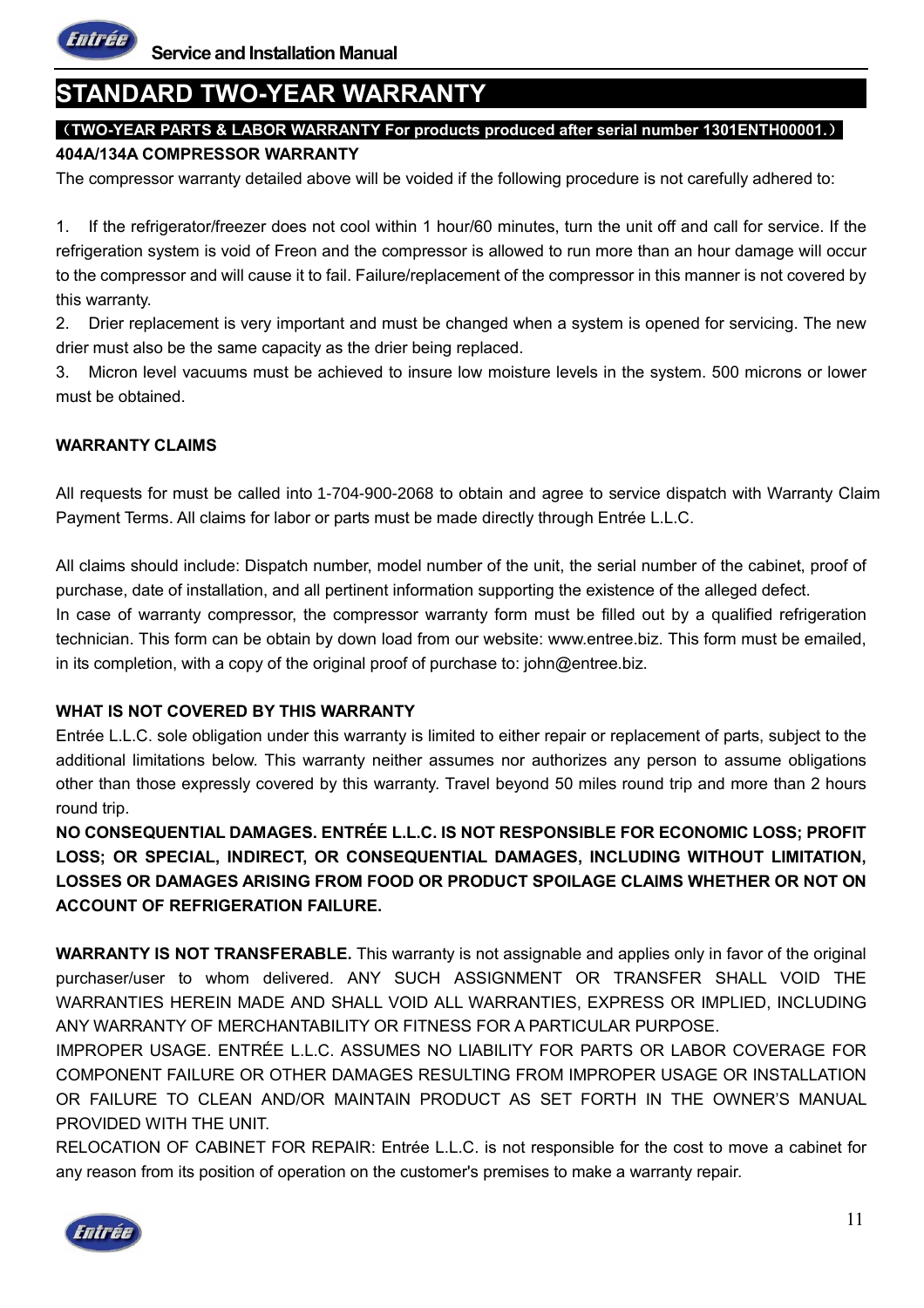

## **STANDARD TWO-YEAR WARRANTY**

#### (**TWO-YEAR PARTS & LABOR WARRANTY For products produced after serial number 1301ENTH00001.**)

RESIDENTIAL APPLICATIONS: Entrée L.L.C. assumes no liability for parts or labor coverage for component failure or other damages resulting from installation in non-commercial or residential applications.

ALTERATION, NEGLECT, ABUSE, MISUSE, ACCIDENT, DAMAGE DURING TRANSIT OR INSTALLATION, FIRE, FLOOD, ACTS OF GOD. Entrée L.L.C. is

not responsible for the repair or replacement of any parts that Entrée L.L.C. determines have been subjected after the date of manufacture to alteration, neglect, abuse, misuse, accident, damage during transit or installation, fire, flood, or act of God.

IMPROPER ELECTRICAL CONNECTIONS. ENTRÉE L.L.C. IS NOT RESPONSIBLE FOR THE REPAIR OR REPLACEMENT OF FAILED OR DAMAGED COMPONENTS RESULTING FROM INCORRECT SUPPLY VOLTAGE, THE USE OF EXTENSION CORDS, LOW VOLTAGE, OR UNSTABLE SUPPLY VOLTAGE. THE USE OF PIERCING VALVES IS PROHIBITED AND IF LEFT IN THE SYSTEM VOIDS ALL WARRANTIES.THIS EQUIPMENT IS INTENDED FOR INDOOR USE ONLY.

NO IMPLIED WARRANTY OF MERCHANTABILITY OR FITNESS FOR A PARTICULAR PURPOSE: THERE ARE NO OTHER WARRANTIES, EXPRESSED, IMPLIED OR STATUTORY, EXCEPT THE TWO (2) YEAR PARTS & LABOR WARRANTY AND THE ADDITIONAL THREE (3) YEAR COMPRESSOR WARRANTY AS DESCRIBED ABOVE. THESE WARRANTIES ARE EXCLUSIVE AND IN LIEU OF ALL OTHER WARRANTIES, INCLUDING IMPLIED WARRANTY AND MERCHANTABILITY OR FITNESS FOR A PARTICULAR PURPOSE. THERE ARE NO WARRANTIES WHICH EXTEND BEYOND THE DESCRIPTION ON THE FACE HEREOF.

OUTSIDE U.S.: This warranty does not apply to, and Entrée L.L.C. is not responsible for, any warranty claims made on products sold or used outside the United States and Canada.